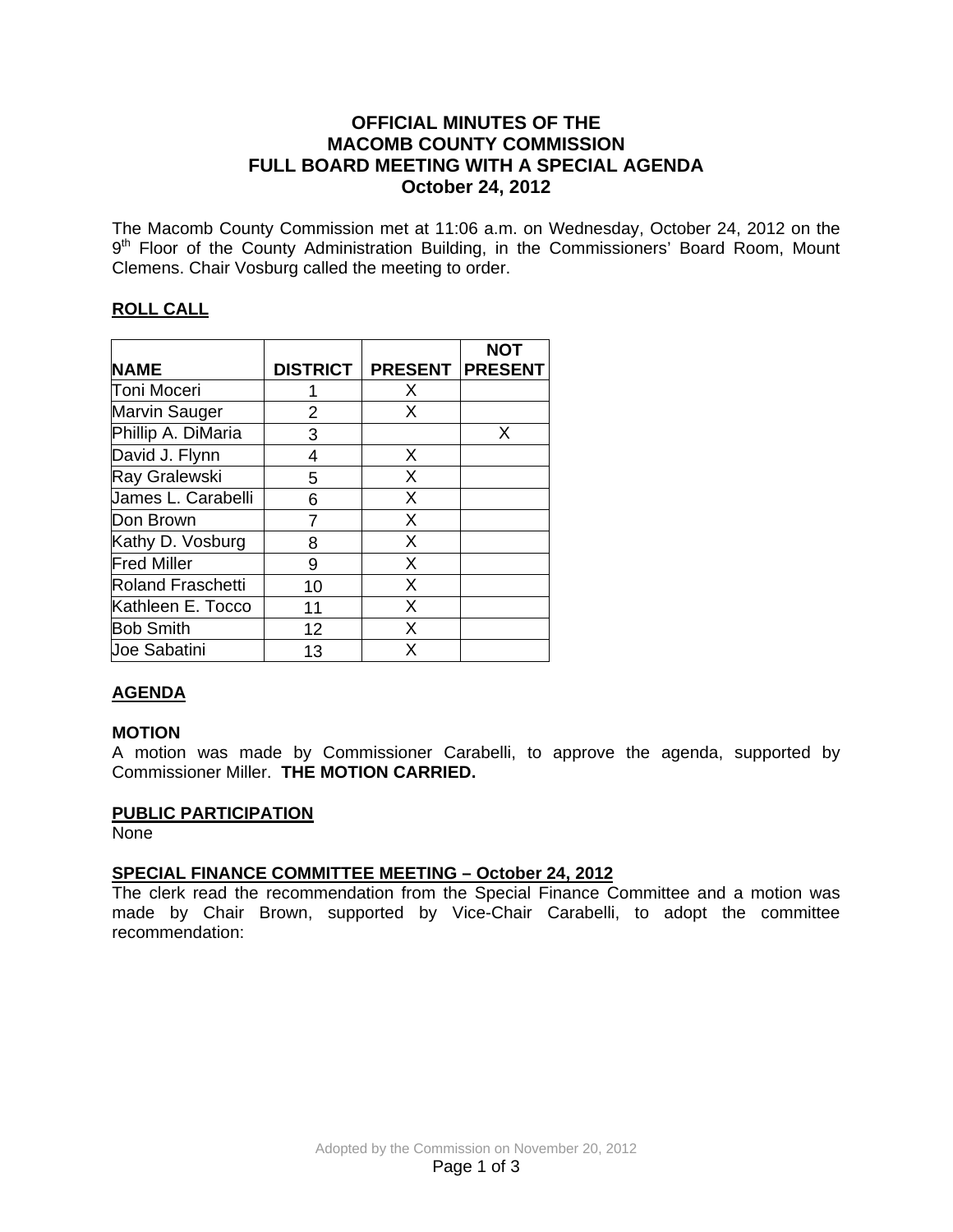**R12-080** Concur in the request of Chief Judge David Viviano of the 16th Judicial Circuit and Macomb County Probate Courts, with the support of the Office of County Executive, and approve the request for a waiver of the request for proposal (RFP) requirement in the current Macomb County purchasing policies and procedures in order to enter into a contract with Imagesoft, Inc., for e-filing and document management products and services; the cost for the court to convert to image soft document management and for the initial workflows is \$260,274; the proposed contract does require a 50/50 fee split on the e-filing revenues for three years for specific case types, which is consistent with other court e-filing contracts across the state; Further, a copy of this Board of Commissioners' action is directed to be delivered forthwith to the Office of the County Executive.

**THE MOTION CARRIED.** (Record NO vote for Miller)

#### **CONSIDERATION OF ACTION RE: COUNTY EXECUTIVE VETO OF ORDINANCE 2012-6 (Comprehensive Budget for Special Revenue and Enterprise Funds for Fiscal Year Ending 09/30/13)**

#### **MOTION**

A motion was made by Commissioner Flynn, to adopt a resolution to override the veto of the line items in Ordinance 2012-6 "Ordinance to Adopt a Comprehensive Budget for the Special Revenue and Enterprise Funds for the Fiscal Year Ending September 30, 2013", supported by Commissioner Moceri.

#### **FRIENDLY AMENDMENT**

Commissioner Miller offered a friendly amendment to strike the word "for" in the 8th paragraph after the word "Whereas" and to substitute the following clause in the 9th paragraph after the word "Whereas": "with the transition in governance of the Department of Roads from the Macomb County Road Commission to a department wholly within county government, it provides an excellent point to begin to include these additional details; and". Commissioners Flynn and Moceri **ACCEPTED THE FRIENDLY AMENDMENT**.

A roll call vote was taken: Voting Yes was: Brown, Carabelli, Flynn, Fraschetti, Gralewski, Miller, Moceri, Sabatini, Smith, Tocco and Vosburg. There were 11 yes votes. Voting No was: Sauger. There was 1 no vote.

#### **THE MOTION CARRIED WITH THE FRIENDLY AMENDMENT.**

# **NEW BUSINESS**

None

# **PUBLIC PARTICIPATION**

None